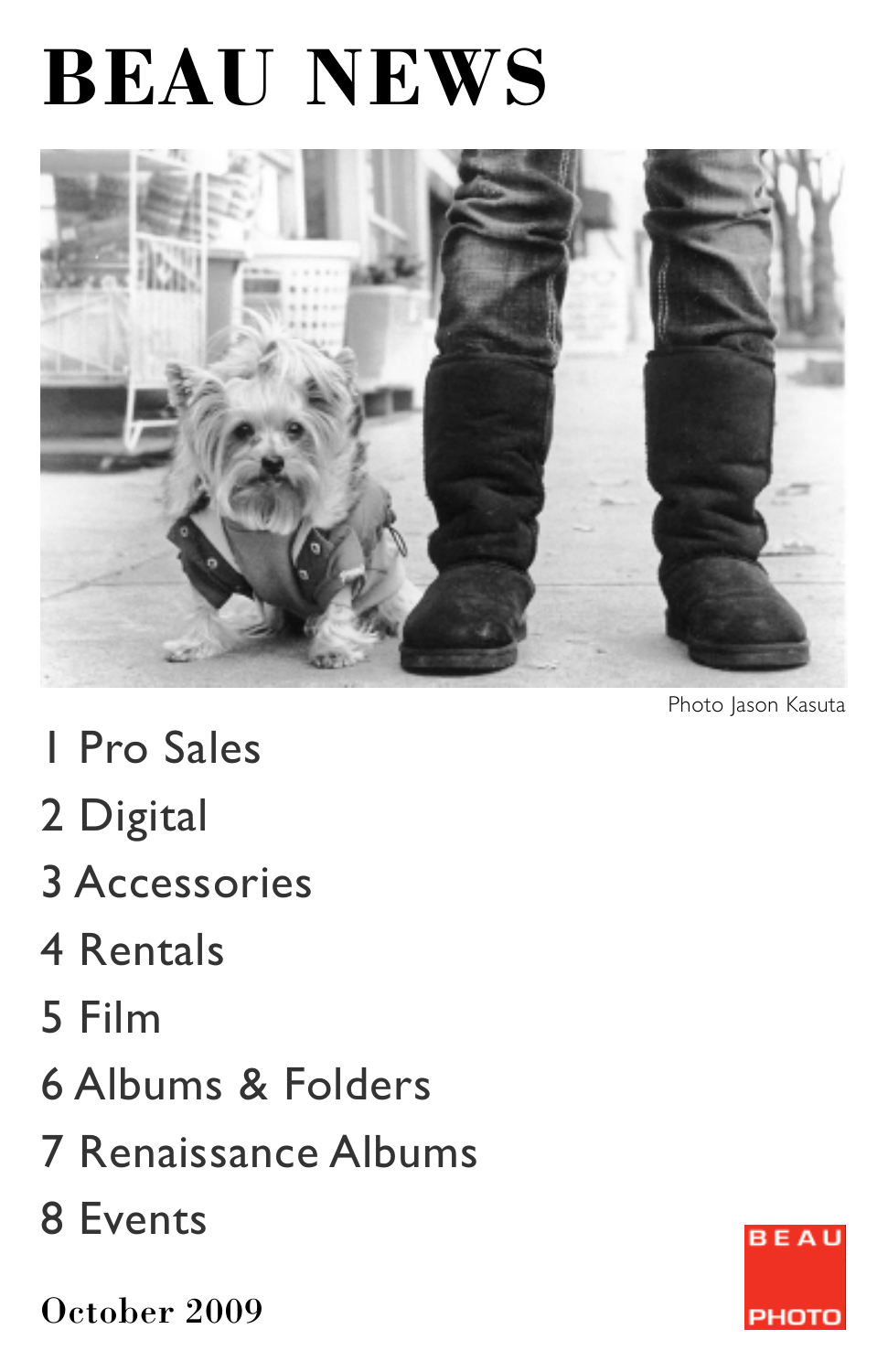## 1 **Pro Sales** Ken

## Beau Photo is pleased to announce great deals on Phase One Cameras and digital backs!

The Phase One 645 camera system raises the benchmark for quality. Phase One engineers have taken advantage of complete integration, optimizing image quality from capture to processed image. Advanced communication between the lens, camera body, and P+ back enhance performance and by doing so, will increase your capturing possibilities.

#### Here are some great deals we are able to offer:

P45+ Kit (rental demo mint condition) with Phase AF 645 body and 80mm f2.8 lens. Great for high resolution images. Featuring unlimited burst sequences, 39 megapixel sensor, 0.67 fps, 50-800 ISO, and a lens factor of 1.1 \$26,900.00

P30+ Refurbished for V Series Hasselblad. Top quality for fashion photographer. Featuring an ISO of 50-1600, a31.6 megapixel sensor, 0.8 fps, and a lens factor 1.3. \$12,740.00

New P25+ Kit with Phase AF 645 body and 80mm f2.8 lens. Great for an allround photographer. Features unlimited burst sequences, a 22 megapixel sensor, 0.67 fps, 50-800 ISO, a lens factor of 1.1, plus classic warranty. \$14,599

New P25+ back for V series or H series Hasselblad or Contax 645 Cameras. Includes classic warranty. Blow out pricing ! \$12,300.00

New P2+ back for V series or H series Hasselblad or Contax 645 Cameras. Great for fashion and portrait Photography. Featuring an18 megapixel sensor, 1.2 fps, 50-800 ISO, a lens factor of 1.3, plus classic warranty. Blow out pricing ! \$8,965.00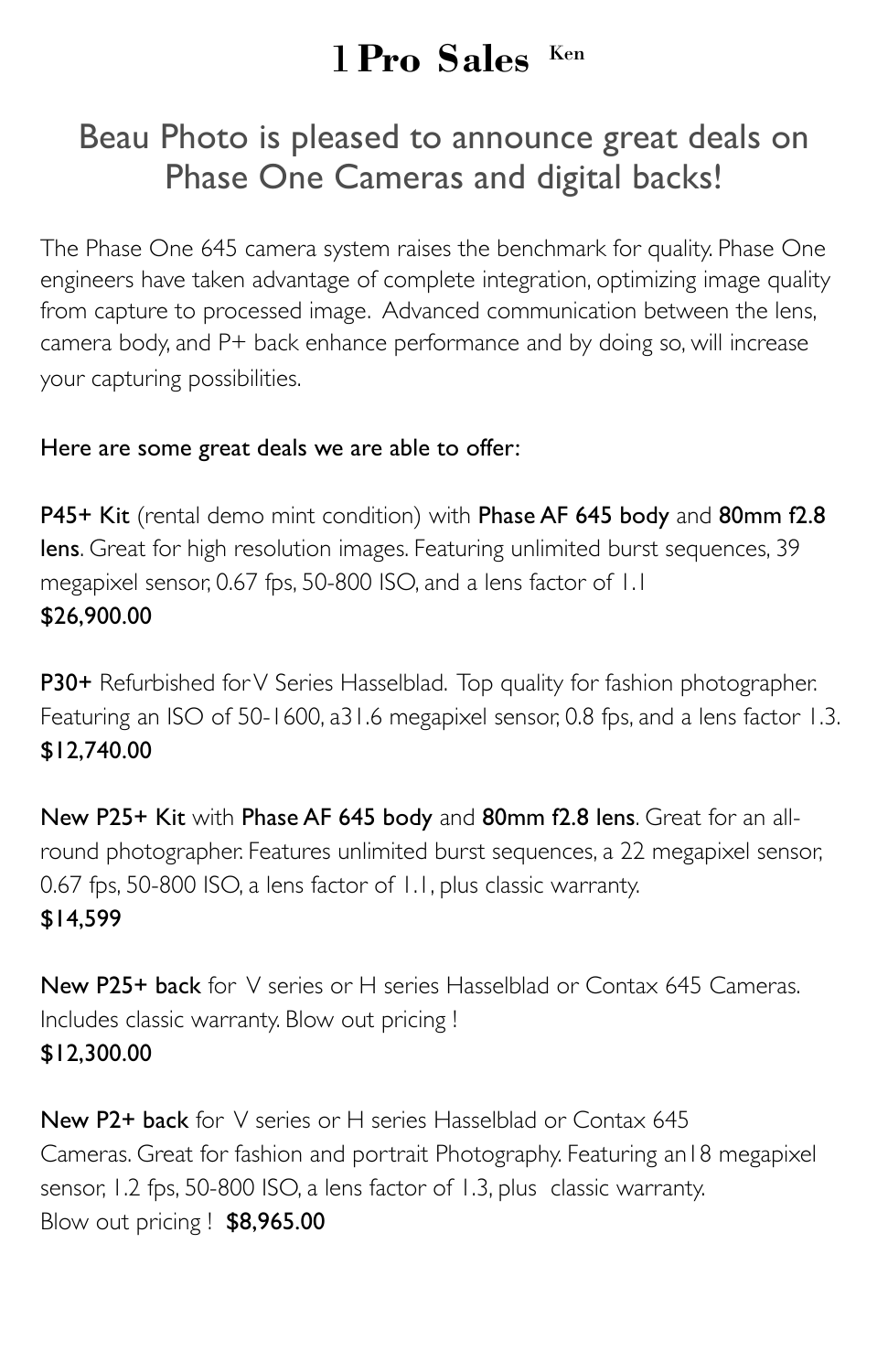New P20+ back for V series or H series Hasselblad or Contax 645 Cameras. Great for your first digital back. Featuing a16 megapixel sensor, 0.8 fps., 50-800 ISO, a lens factor of 1.4, and classic warranty. Blow out pricing ! \$7,845.00

\*Quantities are limited and when they are gone this sale will not be repeated. Call or e-mail Ken or Mike for pricing on all other Phase products at 604 734 7771, or prosales@beauphoto.com

# 2 **Digital** Mike

# Canon EOS-1D Mark IV

expected at \$5,499

On October 20th, Canon announced their next flagship high-speed "sports" camera, the ID Mark IV. Boasting a full 16 million pixels on an APS-H sized sensor (1.3x crop), yet still capable of 10 fps. this new camera won't



just be at home in the hands of sport's photographers or photojournalists. It will be equally at home in the studio doing commercial jobs, shooting weddings and portraits and even landscape photographers might embrace it, as well as those who need a tough weatherproof body (where the 5D Mark II just doesn't cut it) but cannot justify the high price of the 1Ds series cameras. Sixteen million pixels was in the realm of medium format digital backs not all that long ago and Canon's 1Ds Mark II, only one generation ago, was a 16 megapixel camera as well. The Mark II is still in use in the above mentioned non-sports type jobs by many photographers.

Apart from the huge increase in megapixels (the 1D Mark III was only 10 MP), what does the new Mark IV offer? First off, despite its huge increase in megapixels, it seems as though it still ups the ante as far as high ISO / low-noise shooting. How does a top ISO of 102,400 sound? Yes, that's over one hundred thousand! While I'm sure the top setting won't give image quality you'll want to write home about, it likely means that the more mundane settings like ISO 6,400 or 12,800 might actually prove to be quite clean and useable. Since I have not seen any sample raw images yet and can only go by the JPEGs that have been posted by Canon, I cannot be certain how good this camera will be, but if Canon's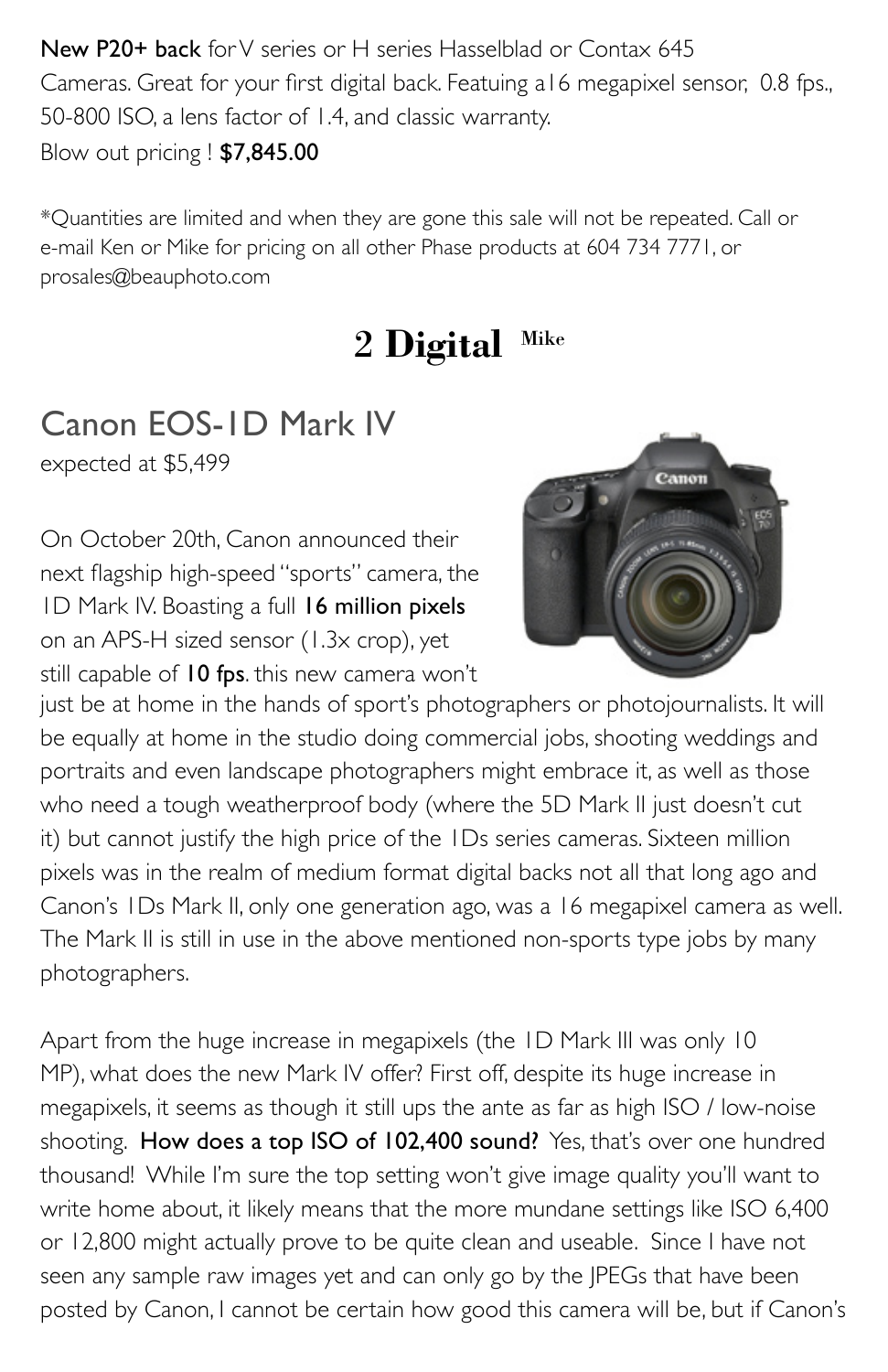success at squeezing surprising image quality from the very high pixel-density of the EOS-7D (18 MP at a 1.6x crop) is any indication, with undoubtedly a few more tweaks added, I do anticipate that the new 1D Mark IV camera will likely be quite stunning.

Next up on the upgrade list is video. Yes, in this day and age, video seems to be the key feature, like it or not, so the new Mark IV gains exactly the same video functionality as the recently introduced EOS-7D. Of course with its remarkable high ISO shooting capabilities, it will likely be even more stunning in difficult light. I have recently been working on a short film and shot some scenes with my EOS-7D in Vancouver, fully at night (ISO 3,200-5,000) with no added lighting, and even it is surprisingly good. To quickly summarize the 1D Mark IV's video modes, you get full HD 1080p (1920x1080 pixels) at 24, 25 or 30 fps, and also 720p (1280x720 pixels) or 640x480, at 50 or 60 fps. There is a mono onboard mic with a stereo input jack and sadly, automatic gain control is firmly in place with no sign of any manual audio control or monitoring ability. Unfortunately the 4GB clip length limit also still exists. The camera could get around this limitation, due to the way CF cards are formatted, simply by splitting footage at the 4GB limit automatically, but I suppose we might have to wait for another generation before that is addressed. At least you still get the full manual exposure mode, where you control ISO, f-stop and shutter-speed, or full auto mode where the camera chooses it all. Live-view AF is said to be improved but I wouldn't hold my breath for any miracles there.

We have a new AF system too. Is it all new like the EOS-7D? No, it does not appear to be, rather it seems to be an overhaul of their previous 45 point system with a huge increase in the number of cross sensors, 39 in total, and some intelligent sounding new focus algorithms and a partial implementation of the Spot-Focus mode that the 7D has. The hope is that, out of the box, the AF system will again be something that Canon can be proud of and sports photographers can trust! The 1D Mark III was plagued by firmware updates, hardware fixes and recalls pertaining to its autofocus system before it finally started to get some respect. Whether the Mark IV can achieve the same confidence inspiring, near flawless performance of the older 1D Mark IIn has yet to be seen, so let's all cross our fingers since the rest of the camera sure seems like a winner!

Lastly, there are numerous other tweaks, like an awesome new 920,000-dot rear LCD, a new wireless file transmitter, improved Live-View, HDMI output and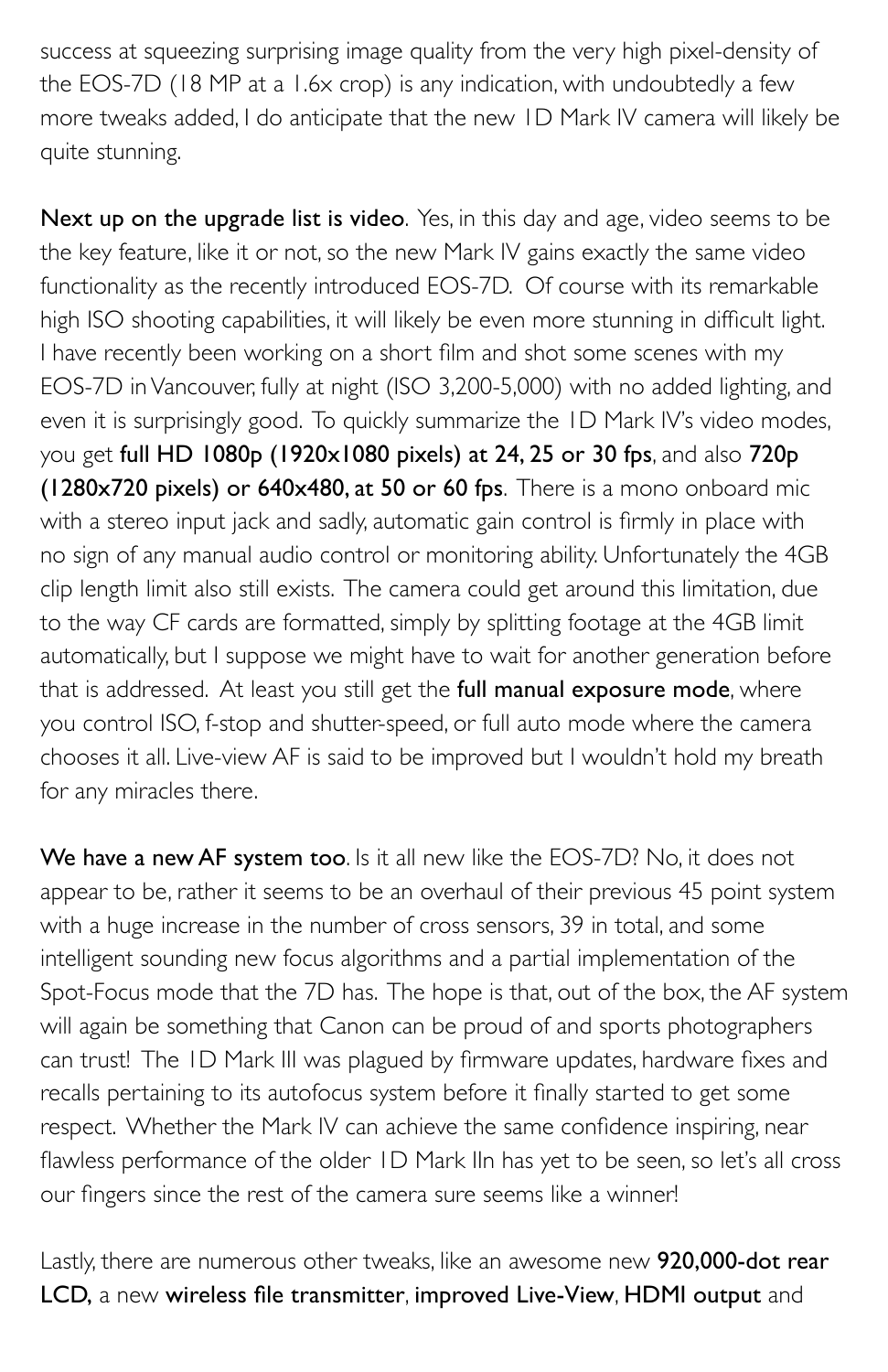enhanced on-camera flash control. Otherwise, the camera is very much looking like the model it is replacing. Finally, for those really into video, 24 fps is really 23.976 fps, 30 is really 29.97 fps, and 60 is really 59.94 fps - just like on the EOS-7D. Just in case you were wondering... We already have a waiting list going but no CPS pricing as yet from Canon. Do call if you'd like to be put on that list!

Canon EOS-7D Fall Promotion!

Buy a Canon EOS-7D body or kit and get a free spare LP-E6 battery and a nice LowPro Nova 180AW camera bag at no charge - a \$180 extra value! This is on until the end of November, but it may be extended...

Canon EOS-5D Mark II \$200 Instant Rebate! (Nov 1st -30th) Until the end of November, buy a 5D Mark II body or kit at get a \$200 instant rebate!

Canon EOS-50D or Rebel T1i \$50 Instant Rebate! (Nov 1st -30th) Until the end of November, buy any 50D or T1i body or kit, at get a \$50 instant rebate!



## 3 **Accessories** Jason

Introducing the Gorillapod Focus, the steroid fuelled, latest member of the Gorillapod family. With its broad legs made from machine anodized aluminum joints, the one pound Focus can withstand up to 5 kg (11 lbs) of gear! As with the smaller members of the Gorillapod family, one is able to secure the Focus to a tree branch, bench, post or any other object you desire, but with the stability of a professional tripod at a fraction of the size and weight. This feature can be invaluable in Europe, as using a tripod in some places will result in a 'professional fee,' but something such as the Gorillapod will be ignored by security. The Focus also includes a standard 1/4" screw mount which can

also become a 3/8" screw with an adaptor so you can mount a larger tripod head if you so wish. Gorillapod does make a small ball head with a quick release, but it may be a bit small for the gear that the Gorillapod Focus can potentially handle.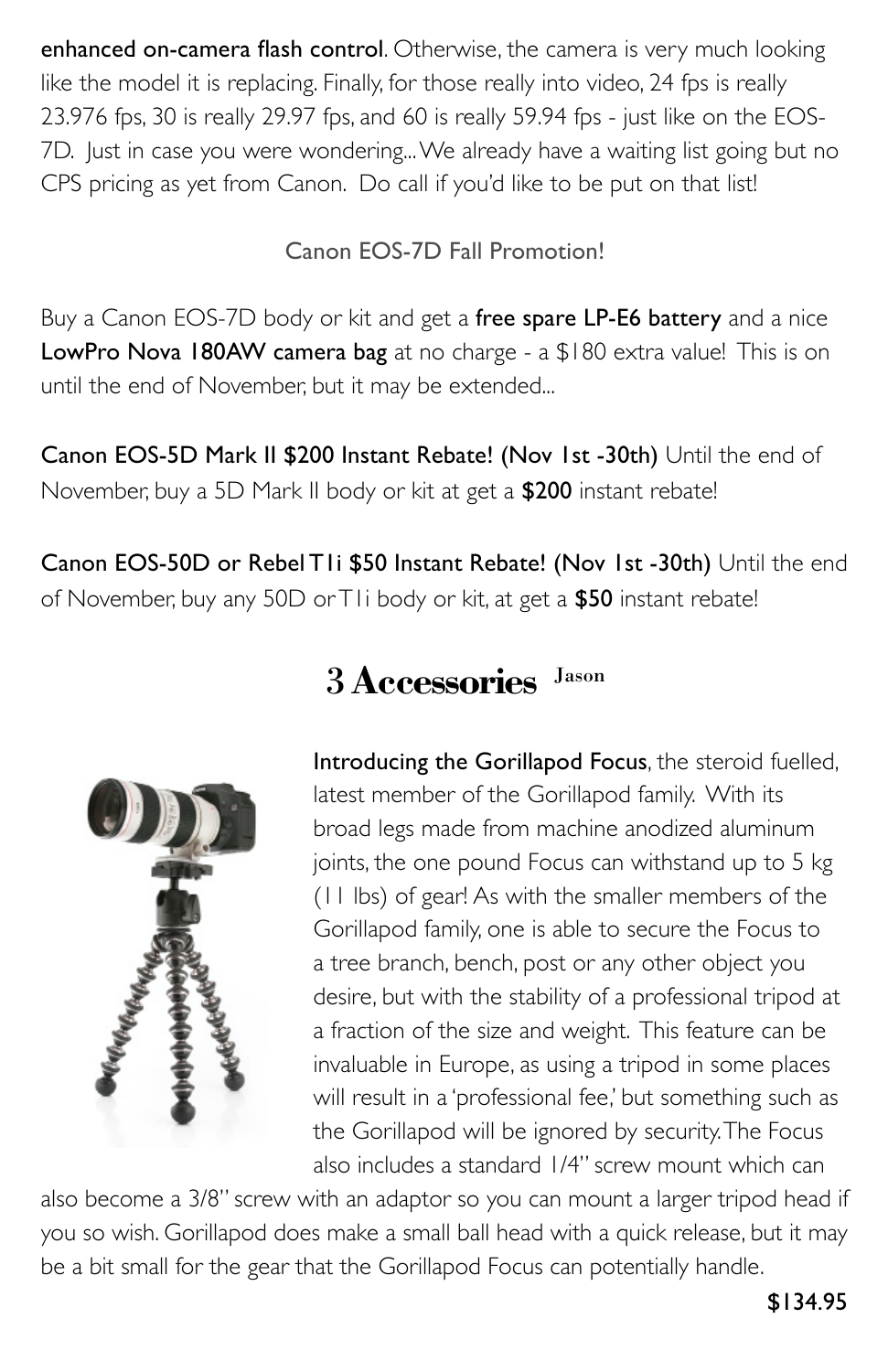## 4 **Rentals** Kathy

The weather has changed and so have the rental requests! In the summer the lenses are really busy for weddings and all sorts of outdoor shoots but when the rain comes, it's all about the lights. We have quite a few two head monohead kits from a 150ws Photogenic kit right up to the Profoto Pro 1000 air. We've also got packs and heads from the usual Profoto, Dynalite, and Speedo. If you need to do an outdoor shoot, or don't have good access to AC power you can rent battery packs from Hensel or Profoto or a battery power supply from Dynalite that you can plug your own lights into (up to 1000ws). Keeping in mind that the wet Vancouver weather is very hard on equipment, none of these packs will tolerate moisture so keep them well out of the rain if you are shooting outside. Winter is a good time to try new lighting techniques and try some fun equipment you haven't used before. There is nothing like a ringflash, or beauty dish, or maybe a Profoto Giant Parabolic reflector to bring light to the dark rainy days.

#### 5 Film Dennis

#### Efke IR 820 Aura

The Efke Maco IR 820 Aura is now available at Beau Photo! Produced without an anti-halation (AH) backing, the film allows light to scatter in the emulsion, resulting in photographed subjects with halos and auras, which are often desired in infrared photography. Like the IR 820c, the Aura has a panchromatic sensitization of 380 to 850nm, which allows for strong infrared effects such as dark sky, or wood effect. The film speed is 100/200 ISO depending on the developer, and 50/100ISO under tungsten light, though a lower ISO rating might be preferable depending on the intensity of the filter used with the camera.

| Efke IR 820 Aura 135-36 | \$14.54 |
|-------------------------|---------|
| Efke IR 820 Aura 120    | \$14.54 |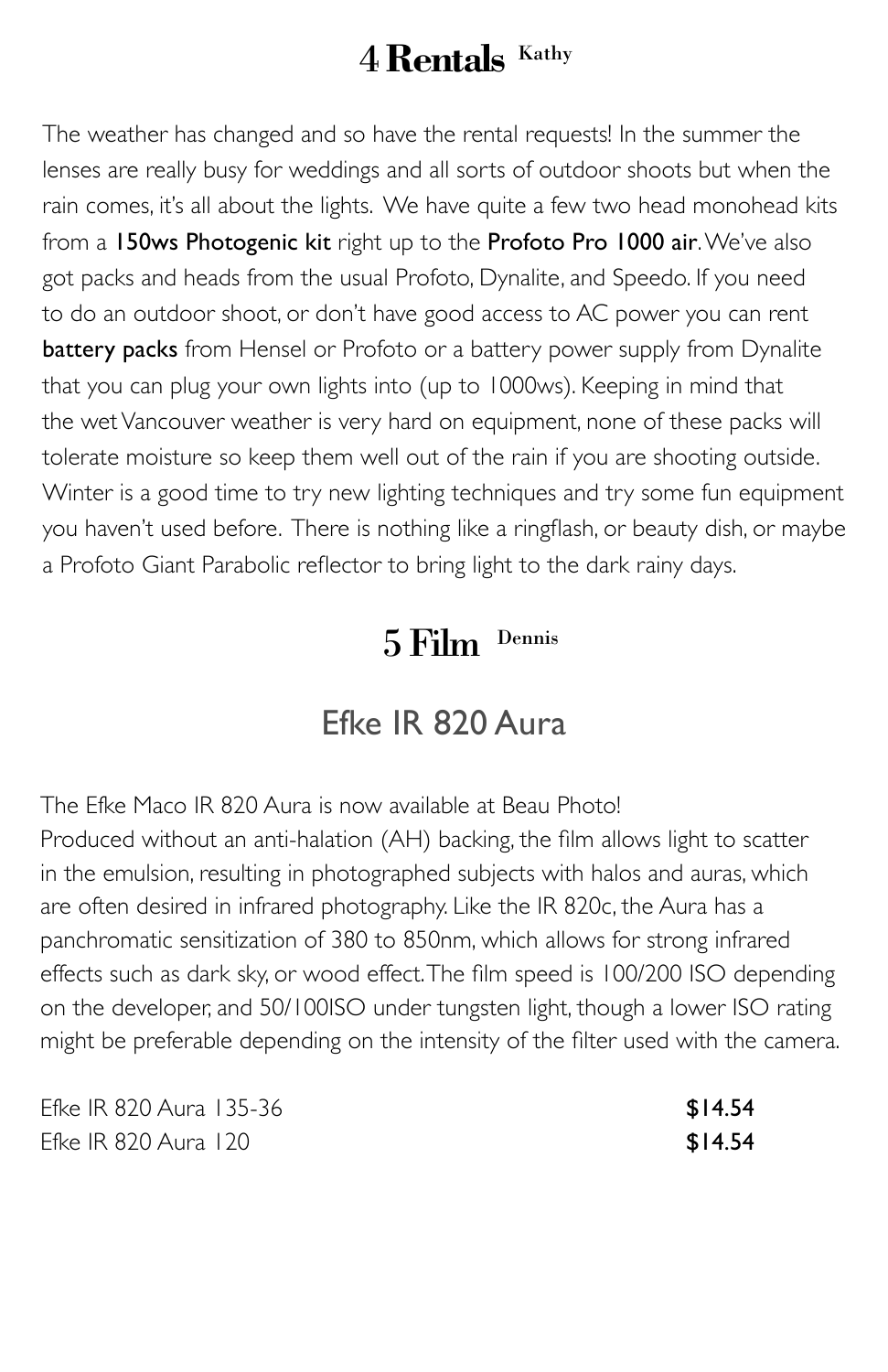# 6 **Albums & Folders** Barb

And the days dwindle down, to a precious few... September, November... We're fast approaching our annual Christmas deadlines. Please see Simon's 'Renaissance' submission for his details.

I'll be placing my last **TAP order** for 'fingers crossed guaranteed delivery before Christmas' (a few normally 'no problem' items have inexplicably been backordered recently, so I'll check before promising) to the factory on November 16. Please send your orders in as soon as possible to avoid 'personal and professional' disappointment. I'll likely be placing a few orders after that date, and might even have them here in time for Christmas presentation, but no promises (sorry). Miracles can happen, but they're fewer and farther between in these trying times.

If you need imprinting, I'll be needing your order by November 6.

We've got about an extra week for **AGT products** (Vancouver Folders, Vancouver Easels) as we don't have International borders to cross, so please plan to give us your orders by November 23.

If you're going to need any of the classic "DF" style items, please give me your request as soon as possible. They are available, but slow to ship. I promise to harass them daily on your behalf.

In-stock Christmas Cards have been deeply discounted. The packages of 12 cards with 13 envelopes are now slashed to \$2.88 per package, and the packages of 25 cards & envelopes are now \$5.75. At these prices, you could recycle the cards and just use the envelopes and still be ahead of the game.

Lest we forget... Please support our Veterans and wear a poppy.